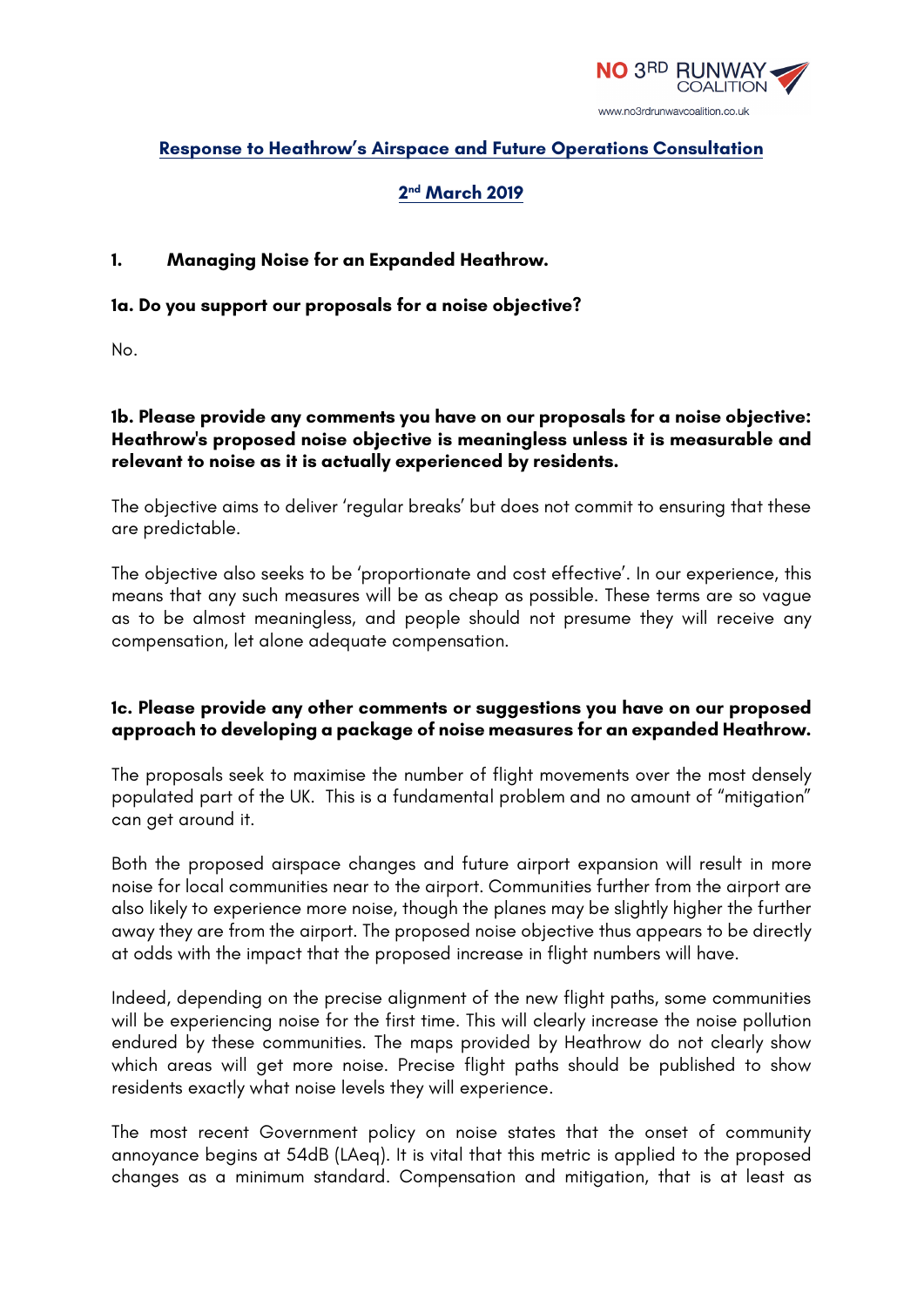

comprehensive and financially generous as at any other major world airport, must be provided to all communities impacted.

The way noise measurement is averaged out is effectively meaningless. It is the single noise events that cause the disturbance. The WHO strongly recommends reducing average noise levels to below 45decibels as aircraft noise above this level is associated with raised blood pressure, cardio-vascular disease and stress. Protecting communities from aviation noise should always take priority over commercial interests.

Further, the impact of the proposed changes should be communicated directly and clearly, especially to those communities who will be newly overflown. This consultation does not do this through the absence of a clear picture of the total impact of current noise levels compared to the impacts of the proposed arrivals and departures from IPAs.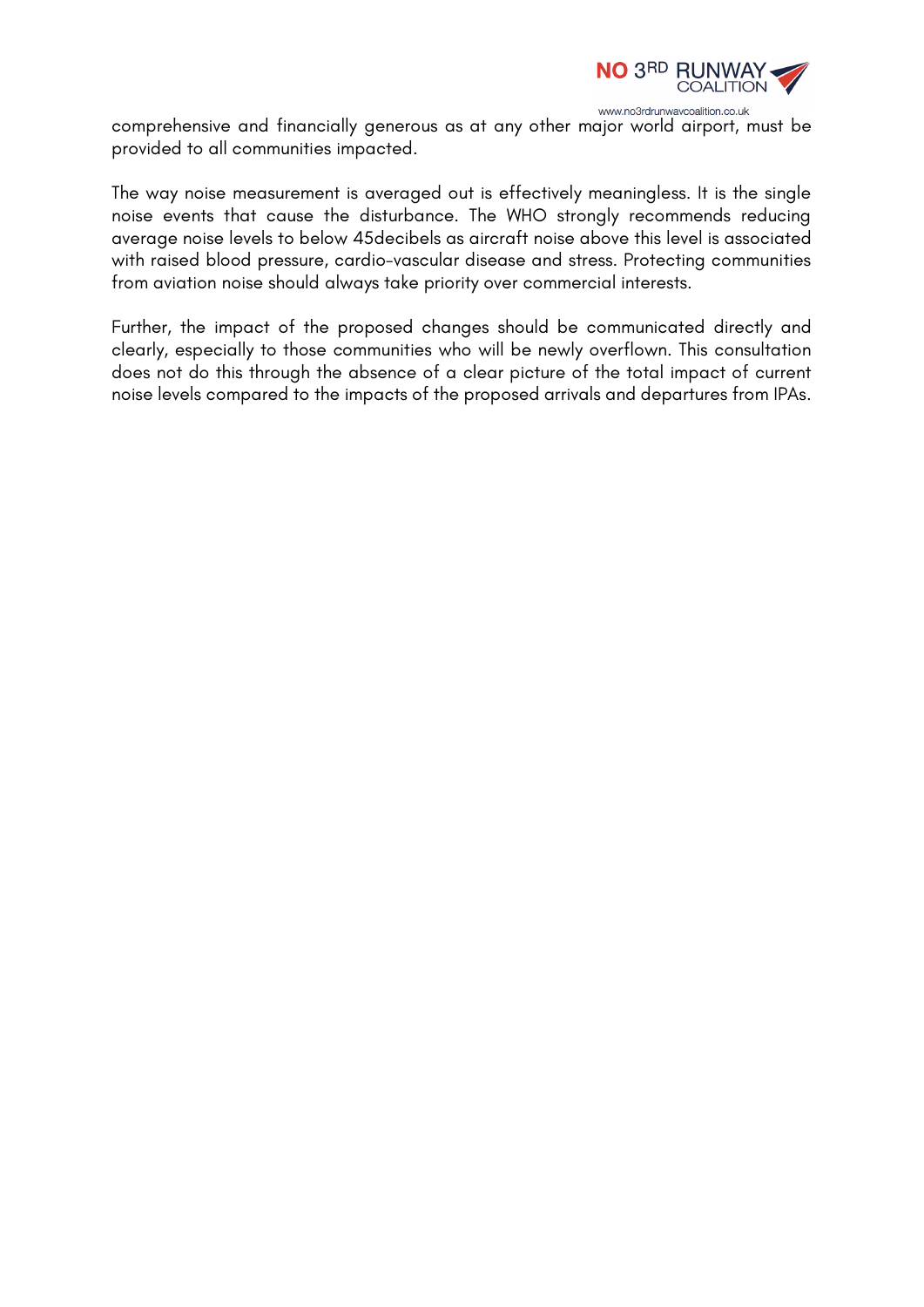

#### **2. Respite through runway and airspace alternation.**

# **2a. Would you prefer to have longer periods of respite less frequently (all day on some days but no relief on other days) or a shorter period of respite (e.g. for 4-5 hours) every day?**

Many of the communities we represent would suffer a reduction in the amount of respite under these proposals. Any such reduction in respite is unacceptable. It is invidious to make a choice between alternatives which both do harm to communities. The question is misleading as it presents the reduction in respite as inevitable.

## **2b. Please tell us the reasons for your preference.**

It is not possible to answer this question without more information. It is difficult to know the full impact of the proposed runway and airspace alternation on specific communities without knowledge of the new flight paths or how alternation may operate.

### **2c. Please provide any other comments or suggestions you have on runway and airspace alternation.**

Many communities who currently receive 'respite' from the noise are likely to see a significant reduction in the period when there are no planes overhead.

Communities at either end of the runway used for 'mixed mode' operations will potentially experience a significant loss of respite as they experience noise for a longer period, or if it's the new runway, will be subject to continuous operations for the first time.

It is difficult to know the full impact of the proposed changes because at this stage it is not clear where these new flight paths will be, nor how any alternation would be operated.

Further, there are no clear proposals for defining respite, monitoring respite periods, or for penalising for failure to adhere to respite. Neither of the respite periods proposed are long enough to prevent harm to health and there are no formal governance structures planned to enforce respite arrangements.

Predictable and consistent respite from aircraft noise is essential for our communities. We therefore oppose both the proposed 25,000 extra movements and any moves to reduce respite.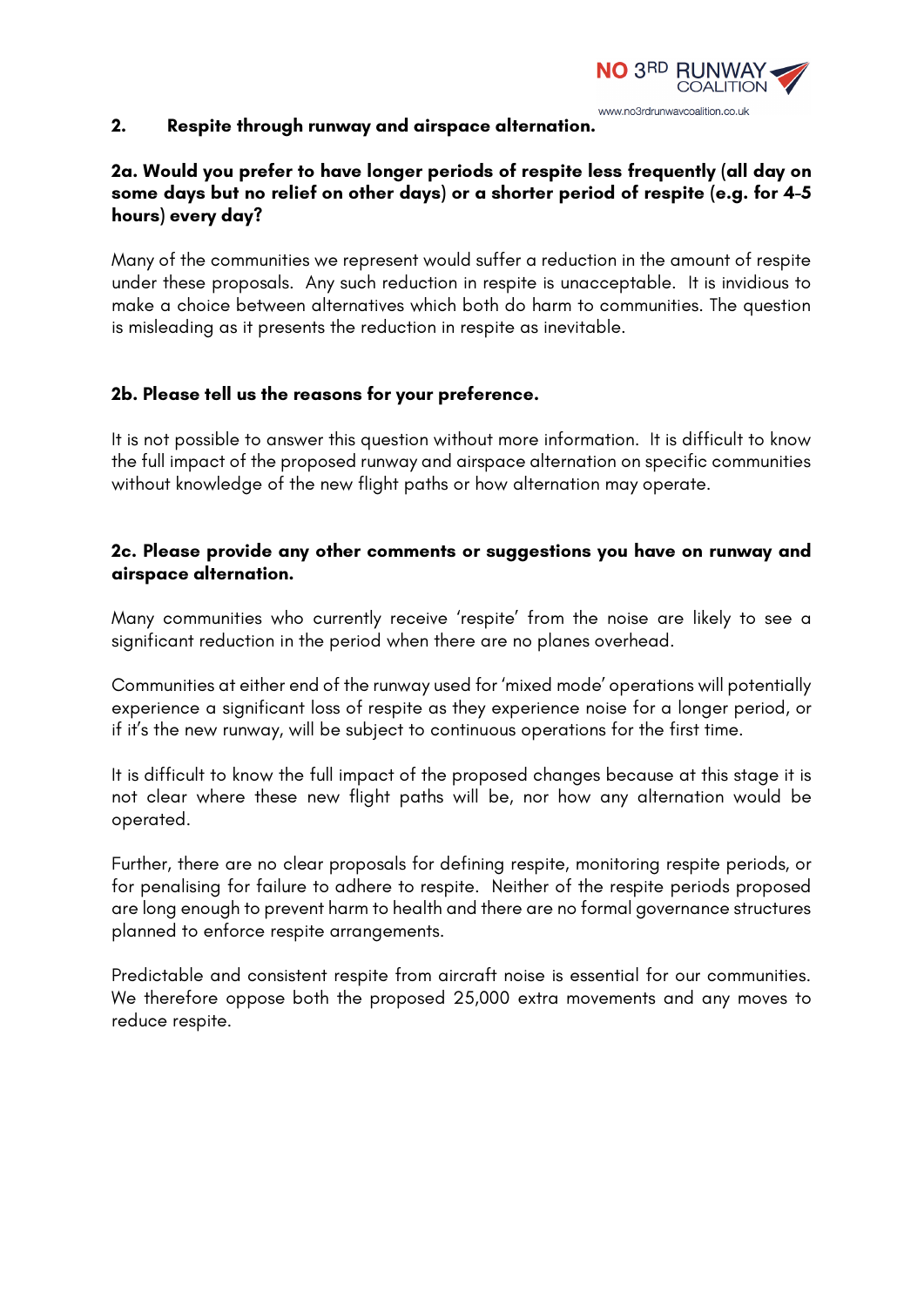

#### **3. Directional Preference.**

### **3a. Should we continue to prefer westerly operations during the day and easterly operations at night to reduce the total number of people affected by noise?**

This question cannot be answered without a proper debate on the principles of fairness versus total societal impacts. To underpin this debate in respect of Heathrow airspace change, an analysis of impacts, including the economic cost of noise for different scenarios should be published.

### **3b. Please tell us the reasons for your answer**

It is unclear which flight paths would be in place with an expanded Heathrow thus the real impact of this proposal remains unclear.

**3c. Should we sometimes intervene to change the direction of arriving and departing aircraft to provide relief from prolonged periods of operating in one direction – even if that means slightly increasing the number of people affected by noise?**

Response as per 3a above.

#### **3d. Please tell us the reasons for your answer.**

Response as per 3b above.

## **3e. Please provide any other comments or suggestions you have on directional preference.**

The switching of direction of arriving and departing aircraft has impacts for all communities concerned. Moving from a Westerly preference to an Easterly preference, for example, would deliver a more balanced split between the communities impacted by noise.

However, it would result in an increase in the total number of people affected by aircraft noise as more planes would take-off and fly over central London. This would also result in new areas experiencing noise from arrivals for the first time and would also result in a loss of respite in those areas.

Westerly preference has been Government policy for decades and has been in place for safety reasons. Conventionally aircraft take off, and land, into the wind. The consultation does not explain what the safety implications of the proposed manged preference would be.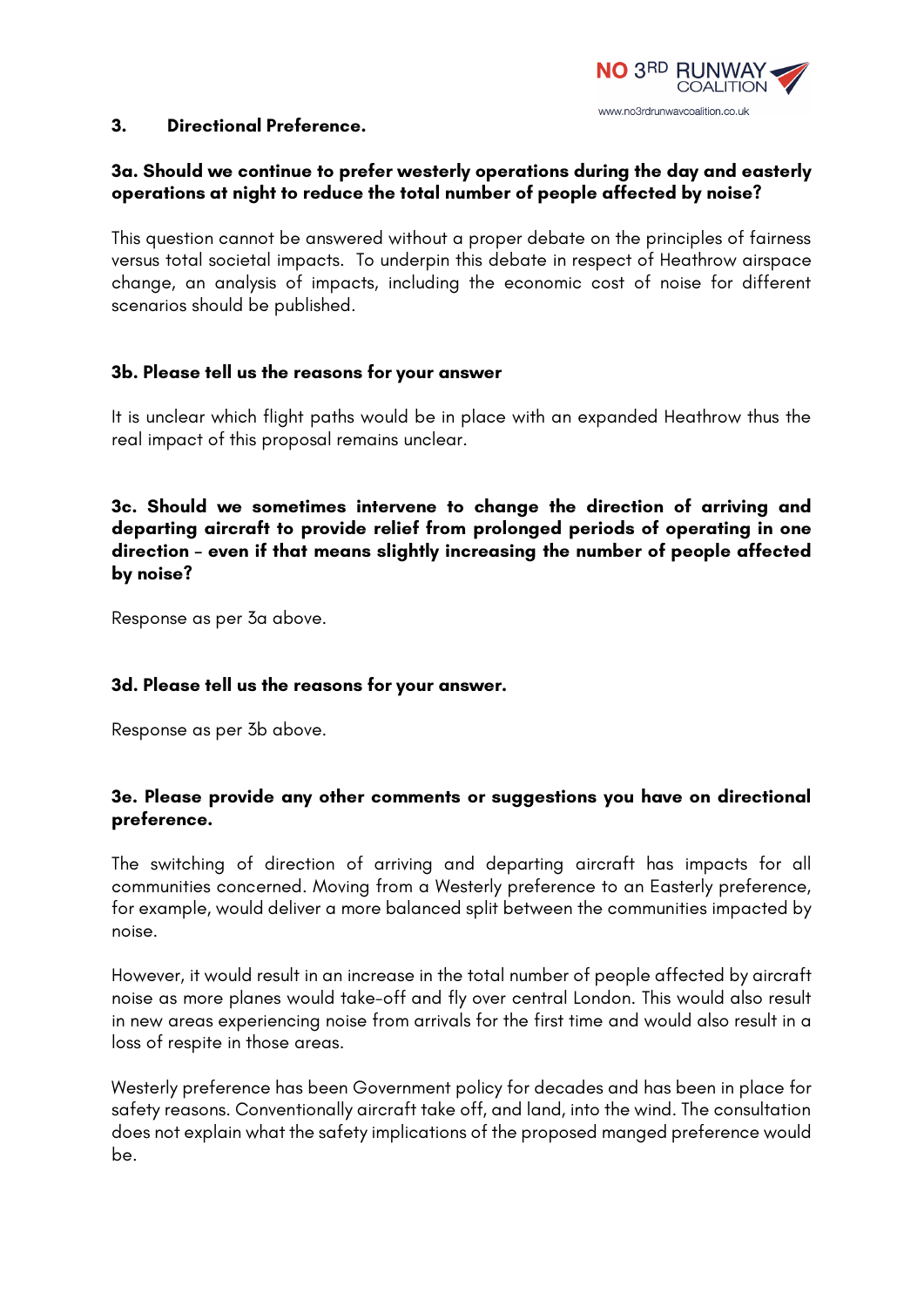

www.no3rdrunwaycoalition.co.uk The ability to run a managed preference would result in a significant change to airport operations and potentially increase the noise impact for those communities immediately to the East and West of Heathrow.

It is unclear which flight paths would be in place with an expanded Heathrow, thus the real impact of this proposal remains unclear. It could well end up that despite the intention of minimising the impact of noise, that the use of managed preference results in an increase in the total number of people disturbed by aircraft operations.

Any changes to Heathrow's Directional Preference policy should include appropriate financial compensation for communities that will be impacted.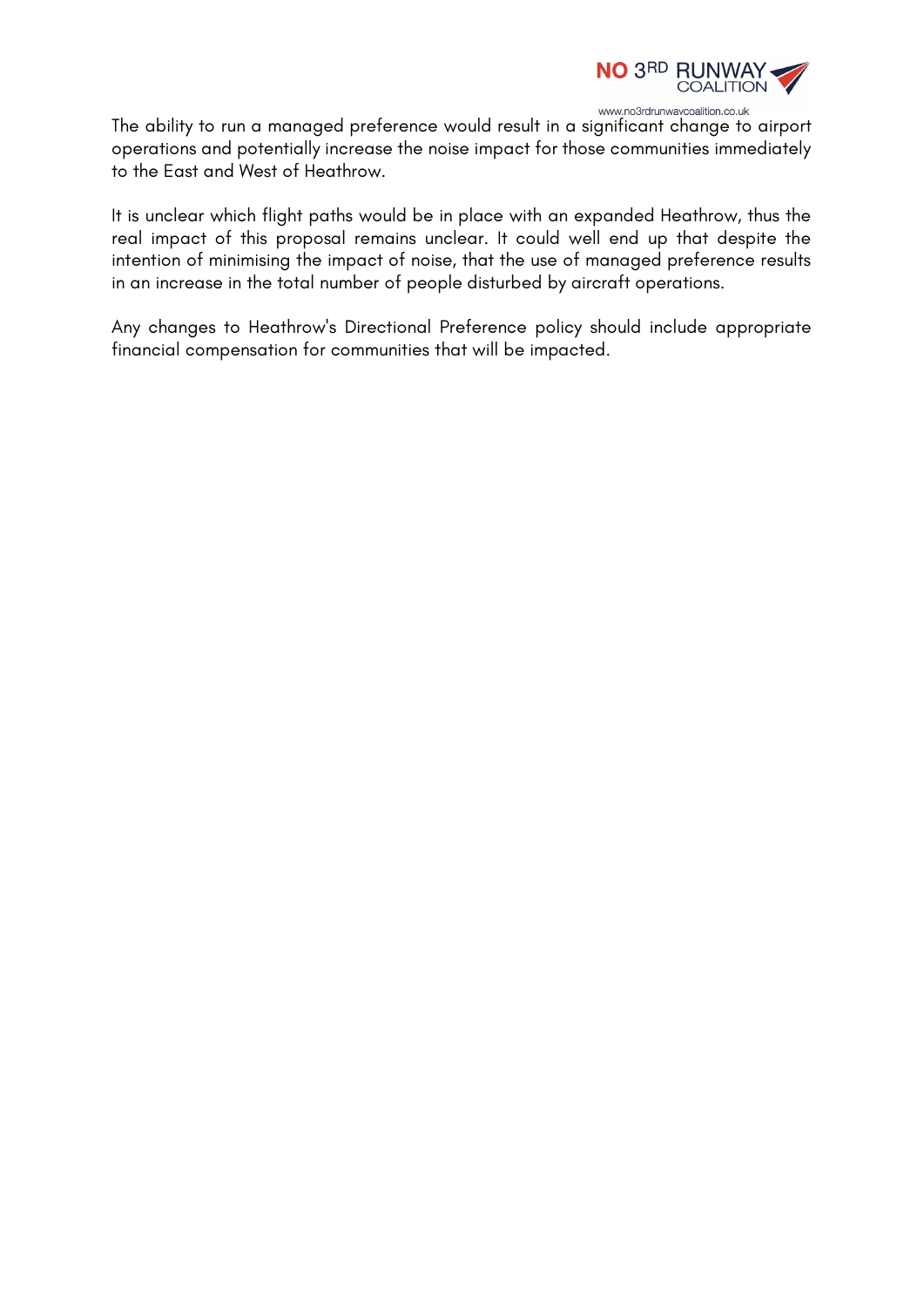

#### **4. Night Flights.**

## **4a. To help inform our consideration of the options, we want to know whether you would prefer for us to.**

Until the precise flight paths are publicly available it is not possible to judge the total impact of the proposal.

## **4b. Please tell us the reasons for your preference:**

The consultation says nothing about whether Heathrow proposes to change the time of the first daily departure. Thus, incomplete information has been provided and a fully informed judgement cannot be offered.

## **4c. Please provide any other comments or suggestions you might have on early morning arrivals:**

The World Health Organisation (WHO) recommends 8 hours of undisturbed sleep and current operations prevent this for many communities already. It is not clear why this is not already in operation today.

The impact of using one runway for arrivals would mean a similar operation to today whereas the use of two runways could result in a dispersal of the flight paths and the spreading of noise. In theory this could mean some communities experiencing noise from early morning flights for the first time and other perhaps receiving a little more respite. However, the lack of detailed flight paths makes such a comparison impossible.

The night flight timings refer to the time at which the aircraft arrives at or leaves the stand, not when they land on, or take off from, the runway. A first arrival of 5.30am will mean that communities around the airport - and many far away from it - will still be experiencing noise as early as 5.00am. This is not evident in the consultation materials. Nor have the significant physical and mental health impacts been discussed in the consultation documents.

The consultation only considers "scheduled" flights, and does not appear to include not flights that are delayed. Equally, planes that arrive or take off late do not appear to be included in any suggested flight-free night period.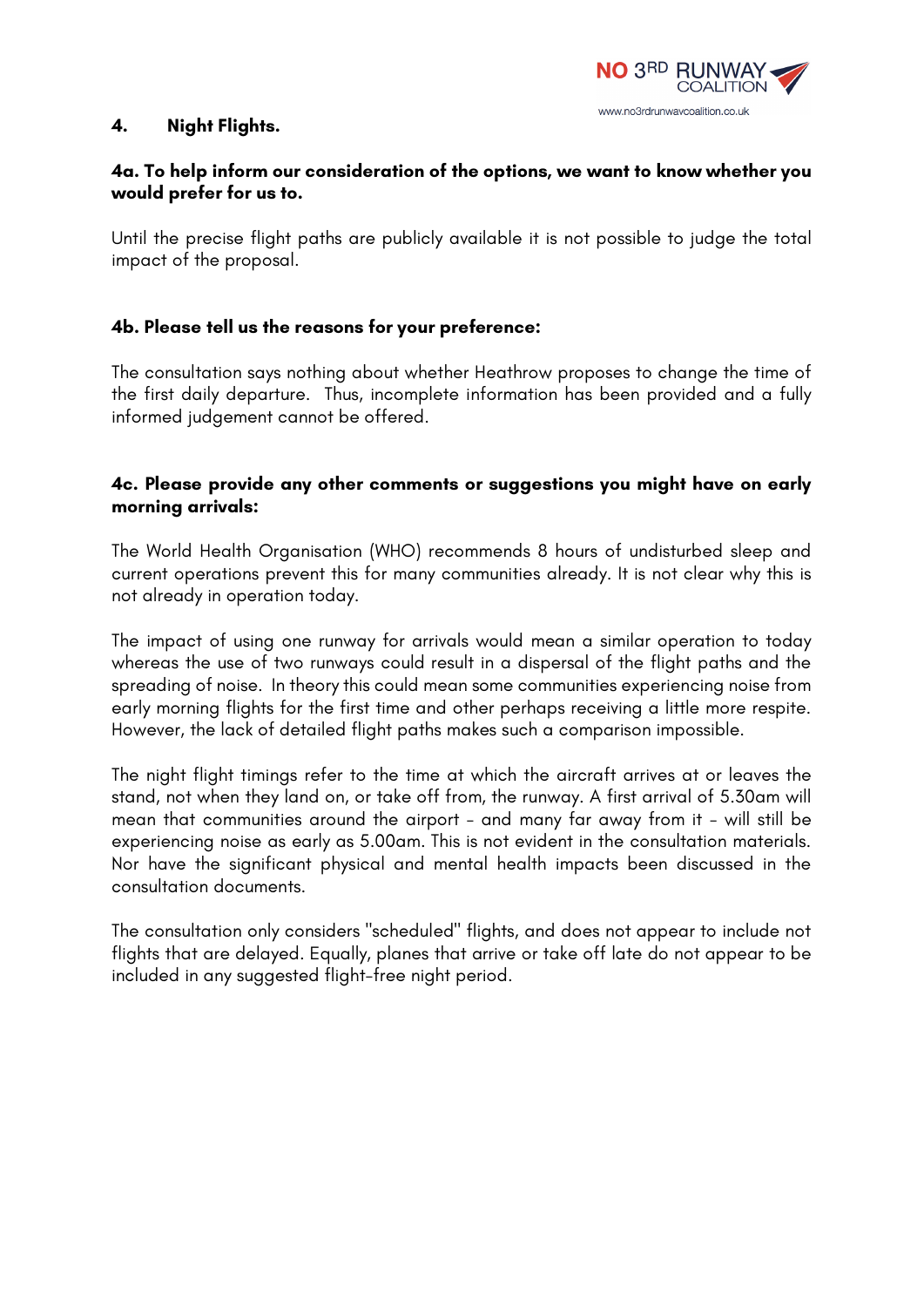

#### **5. Other Night Restrictions**

## **5a. Please provide any comments or suggestions on how we should encourage the use of the quietest type of aircraft at night (outside the proposed scheduled night flight ban).**

Charges for the noisiest aircraft and for landing at night should be increased significantly. The setting and enforcement of these charges should be transferred from Heathrow to the new Independent Commission on Civil Aviation Noise. The revenue collected should be ring-fenced for improvements to community noise reduction measures.

#### **5b. Please provide any other comments you have on night flights and restrictions.**

It could be argued that even stricter restrictions on the use of the noisiest aircraft should be imposed at night. That only the newest and quietest planes be allowed to operate in this period.

There should be straightforward bans on the noisiest aircraft and for all other aircraft there should be noise-related landing and take-off charges which are sufficiently differentiated that they make a demonstrable difference to airline behaviour.

Further, local communities have long argued that charges for the noisiest aircraft are far too low to provide an incentive for airlines to switch to quieter aircraft. Therefore, the landing charges at night and those for the noisiest aircraft should be increased significantly.

Noise charges are sometimes revenue neutral. This means that noisier aircraft are penalised by paying a higher charge, but quieter aircraft receive the incentive of a discount. Overall, no extra revenue is produced. For night flights, all aircraft should pay an additional charge.

It should be the job of the new Independent Commission on Civil Aviation Noise to advise on the appropriate level. However, we suggest that the charges could be as much as ten times higher; with the revenue collected ringfenced for improvements to community mitigation measures.

Any operational bans or methods of "encouragement" require a formal governance structure. Therefore, limitations on operations must be formalised and no longer a voluntary option for Heathrow. This should include a mechanism for reducing over scheduling of flights late in the evening which has blighted the lives of communities for years.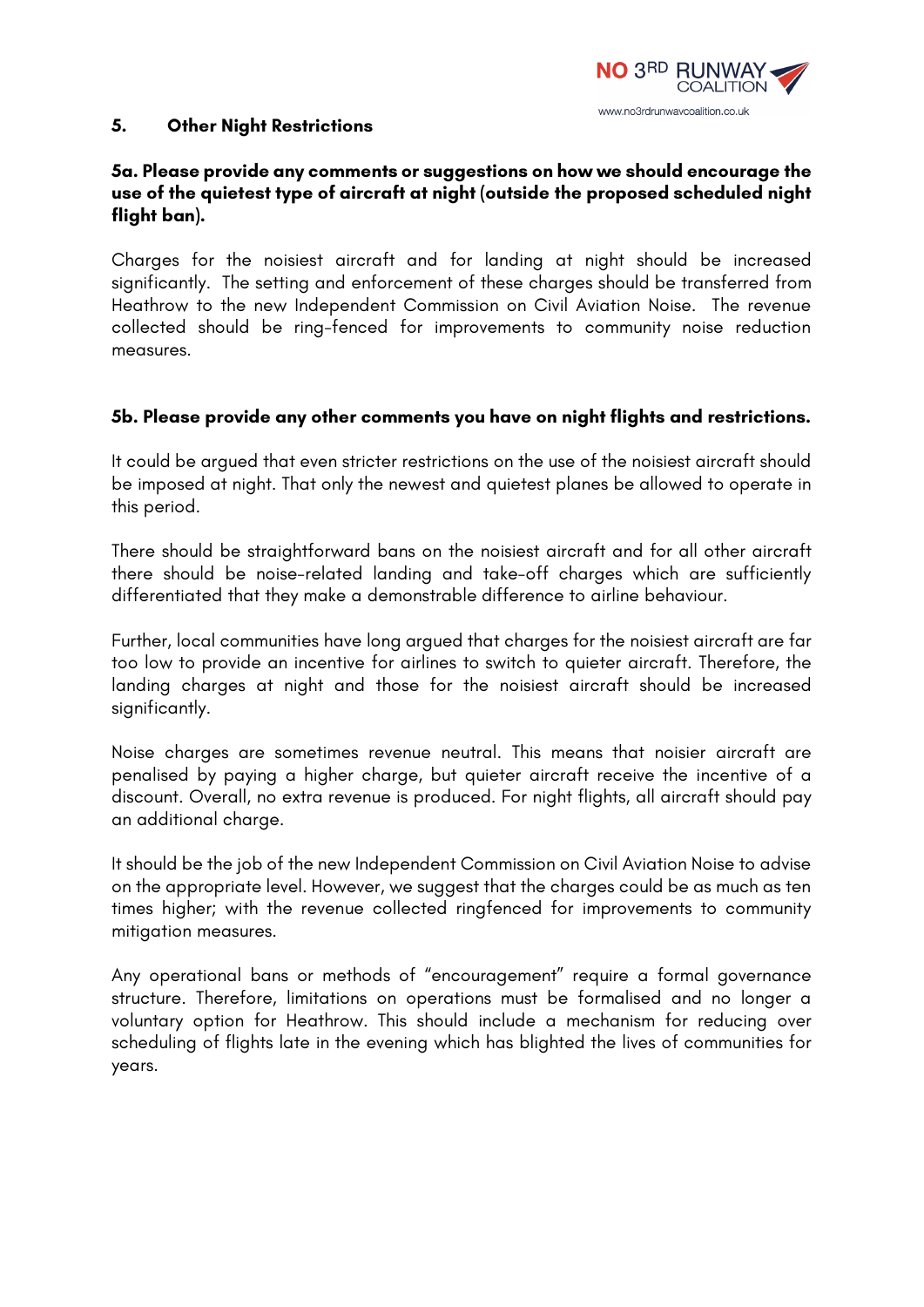

#### **6. Airspace Factors.**

# **What sites or local factors should we be aware of in your area (or other area of interest to you), when designing flight paths for an expanded three-runway Heathrow?**

Many of our members have concerns about the impact of the design envelopes on their local community, including the impact on open or public spaces and community buildings, as well as homes.

These proposals effectively seek to force far too many planes into too congested an airspace. The ultimate result of this is to play communities off against each other. The proposals neither limit or reduce noise and will harm the health and quality of life of communities irreparably.

Many communities have significant numbers of homes in conservation areas and thus do not have sufficient soundproofing to block out frequent plane noise.

All the options Heathrow gives for airspace arrangements with a third runway ignore the fact that a third runway would create even more noise, as well as more air pollution, more congestion and have a larger impact on climate change.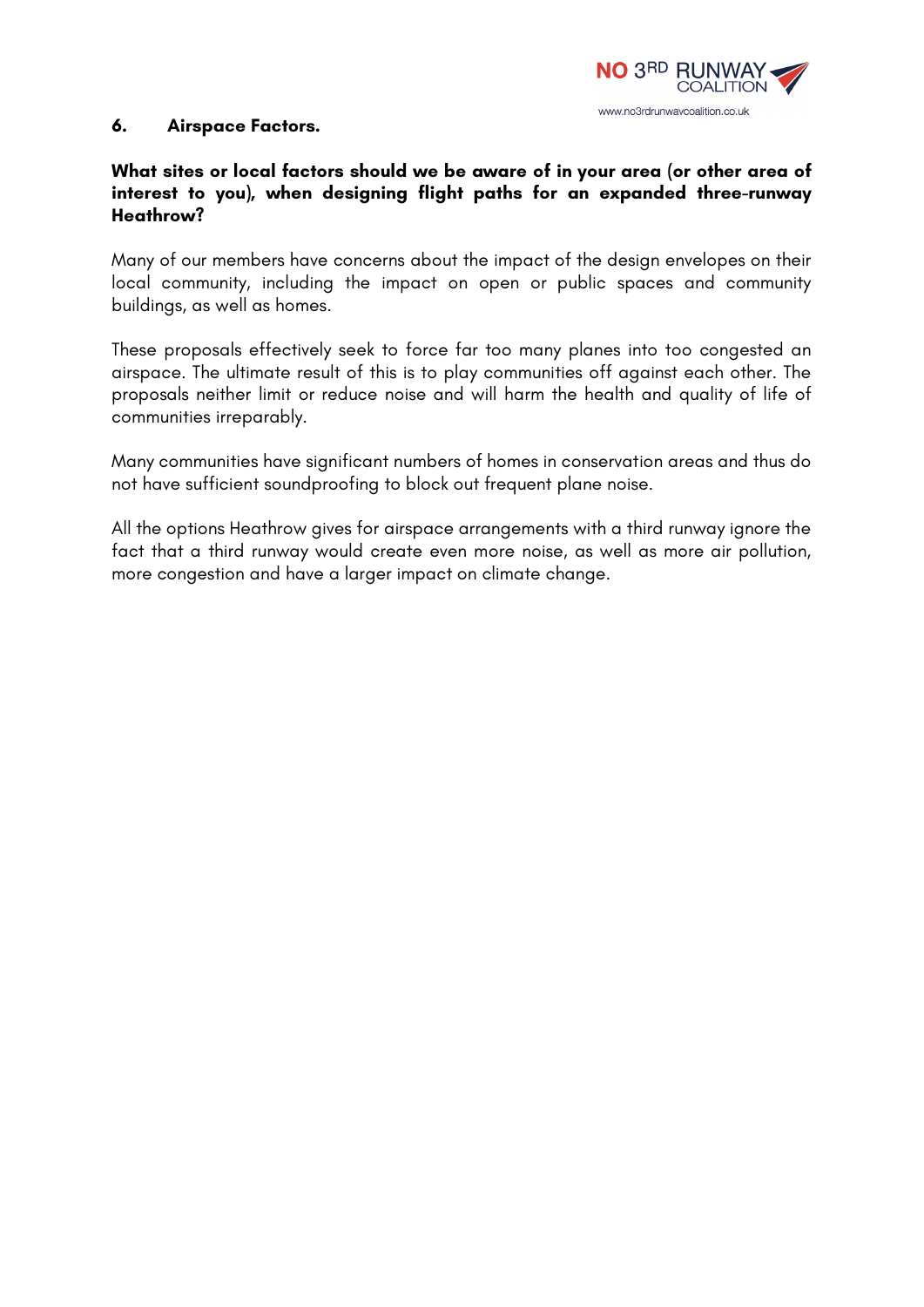

### **7. Independent Parallel Approaches.**

## **What sites or local factors should we be aware of in your area (or other area of interest to you), when designing new arrival flight paths to make better use of our existing two runways?**

The introduction of IPA at Heathrow may mean that many communities will be overflown by both departing planes and arriving planes. Consequently, we oppose the introduction of IPA.

The impact of IPA would be to have number of concentrated flight paths with a very high number of flights overhead. This is likely to result in significantly more noise for the communities directly underneath, indeed the Civil Aviation Authority (CAA) have described the impact as effectively creating a "noise canyon".

By offsetting the approaches, the likelihood is that respite for the people underneath the inward flightpaths will be substantially reduced.

Many communities are already severely impacted and won't receive runway alternation for several years. Any expansion only exacerbates the damage done to health by aircraft noise and pollution and is incompatible with climate change targets.

We also have concerns that the proposals for IPA have not received any Parliamentary scrutiny as they did not form part of the Airports NPS.

Further, it is not evident that any assessment has been undertaken on the impacts of the 25,000 additional movements in terms of noise, air pollution, health or congestion on local transport networks.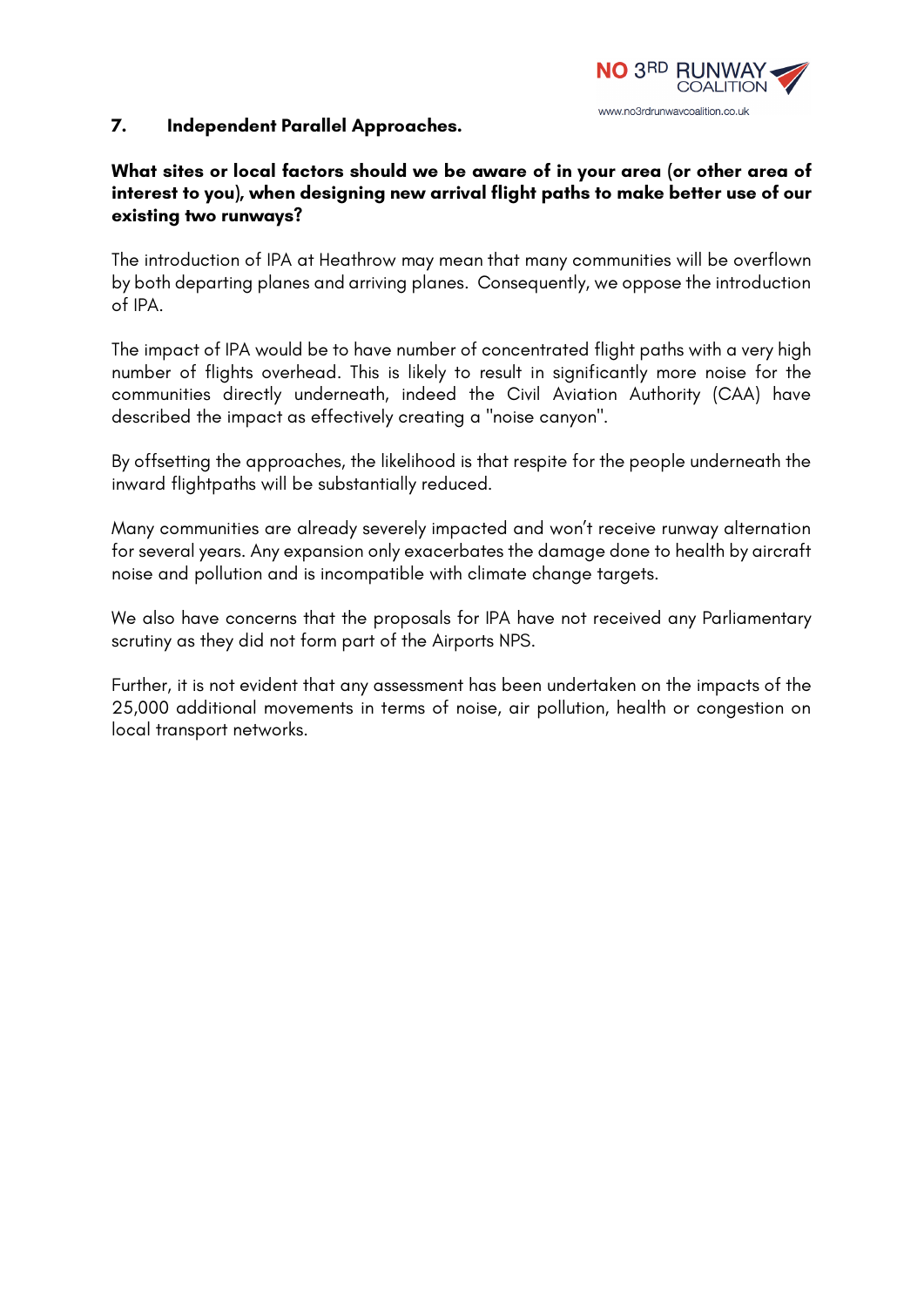

#### **8. Other Airspace Elements.**

## **Please provide any other comments you have relating to the airspace elements of the consultation.**

The proposed changes don't appear to take any account of air traffic into and out of other airports and heliports. The airspace of the entirety of the South East of England is being redrawn and the consultation makes little attempt to explain how the proposals would fit in with this.

The concentration of flight paths seems to impose an unfair burden upon those already blighted by aircraft noise.

The information presented is very confusing as it stands and it is impossible to provide meaningful responses. It is hard not to conclude that this is not deliberate, given the ample resources Heathrow seems to have for this exercise.

In particular, the following is absent from the consultation:

- a composite picture showing for each postcode the whole impact of existing flight paths plus new flight paths in one view.
- precise details of the proposed new flight paths.

As far as we are aware most members of the public have emerged from exposure to the consultation materials baffled and anxious when the objective should have been to render them better informed. Completion of online form has proved onerous and confusing, resulting in partially completed responses. The lack of a review mechanism before respondents submit their answers is a strange omission. Further, the options provided in the consultation significantly constrained the ability for respondents to share their real views.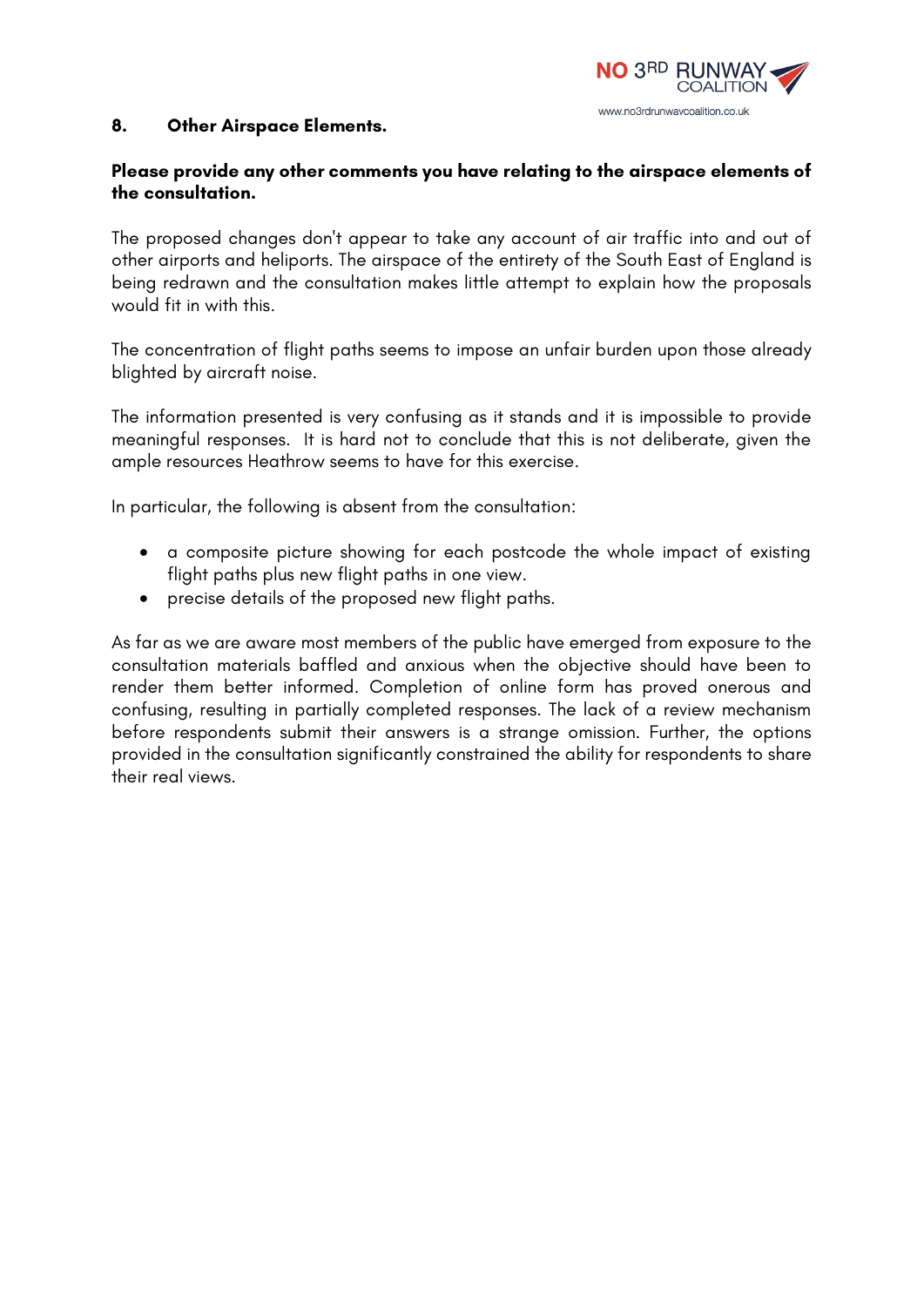

#### **9. Further Comments.**

### **Having considered everything within the consultation, do you have any other comments?**

The proposals in the consultation are very technical and require a high level of expertise to interpret. Owing to the absence of precise flight paths and comparative maps for existing aircraft operations, the real impact of the proposals on the community remains unclear.

The social impact and health costs of the increase in pollution from the expansion proposals must be properly assessed, published and debated thoroughly.

We believe that Heathrow should already have implemented a range of mitigation measures to improve the quality of the environment for the many people already affected by its activities. These include:

- predictable and consistent respite from aircraft noise;
- a night flight ban of a minimum of 8 hours;
- and a meaningful ban on noisier plans.

That Heathrow Airport is only promising limited mitigation measures in exchange for a huge expansion and this overall deterioration of the quality of life of communities is not indicative of an organisation acting in good faith.